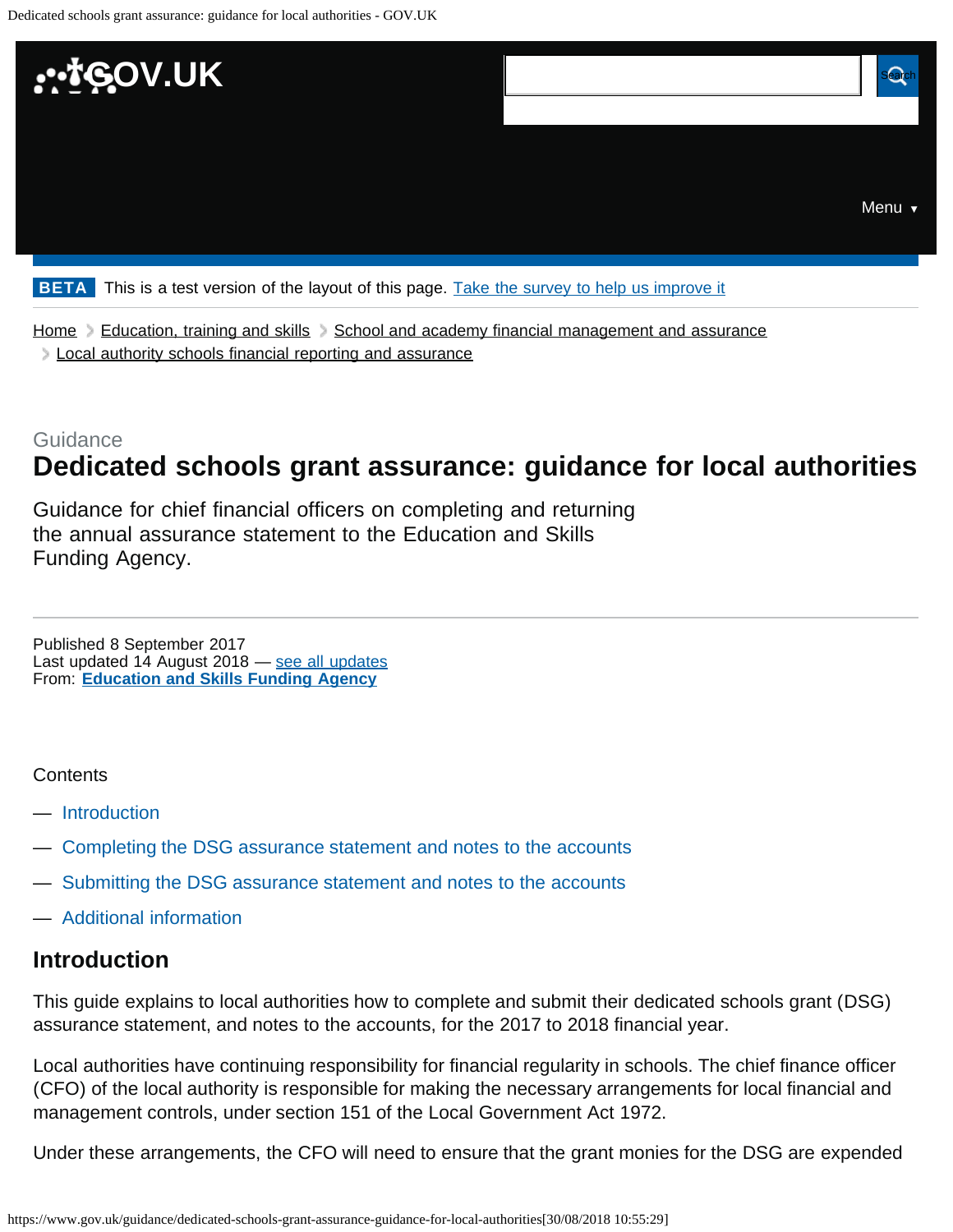Dedicated schools grant assurance: guidance for local authorities - GOV.UK

for the purpose for which they are intended. The Education and Skills Funding Agency (ESFA) has published the [formal terms of grant given by the Secretary of State under section 16 of the Education Act](https://www.gov.uk/government/publications/dedicated-schools-grant-dsg-2017-to-2018) [2002](https://www.gov.uk/government/publications/dedicated-schools-grant-dsg-2017-to-2018).

For the 2017 to 2018 return, local authorities must upload a CFO signed assurance statement that confirms the deployment of the DSG to the Information Exchange portal.

Local authorities should submit their DSG assurance statement, and notes to the accounts, for the 2017 to 2018 financial year to ESFA by 14 September 2018.

# <span id="page-1-0"></span>**Completing the DSG assurance statement and notes to the accounts**

ESFA will upload 3 documents to Information Exchange:

#### **DSG assurance statement**

The CFO must complete this form to:

- confirm the DSG received by the local authority in 2017 to 2018 was fully deployed in support of the schools budget, in accordance with the [conditions of grant](https://www.gov.uk/government/publications/dedicated-schools-grant-dsg-2017-to-2018) and the [School and Early Years Finance](http://www.legislation.gov.uk/uksi/2017/44/contents/made) [\(England\) Regulations 2017](http://www.legislation.gov.uk/uksi/2017/44/contents/made).
- confirm, based on their work in reviewing individual placement agreements for high needs students within non-maintained special schools, nothing has come to their attention that causes them to believe that the learners reviewed were not correctly defined as high needs
- report details of any fraud cases in maintained schools, and confirm what action has been taken to address the issue

The fraud section of the statement improves the transparency of information that local authorities already collect from maintained schools through the [schools financial value standard \(SFVS\).](https://www.gov.uk/guidance/schools-financial-value-standard-and-assurance-sfvs) We have added a footnote to the statement explaining the meaning of 'fraud' in this context.

### **DSG assurance statement completion guidance**

Local authorities can use this guidance when completing the DSG assurance statement.

There is no requirement for the assurance statement to be audited, but the return may be subject to review by external auditors, at their discretion.

### **Excel notes to the accounts template**

Please populate the table noted on the Excel spreadsheet and upload the completed version to Information Exchange portal following the steps below. The data is required in Excel format to enable data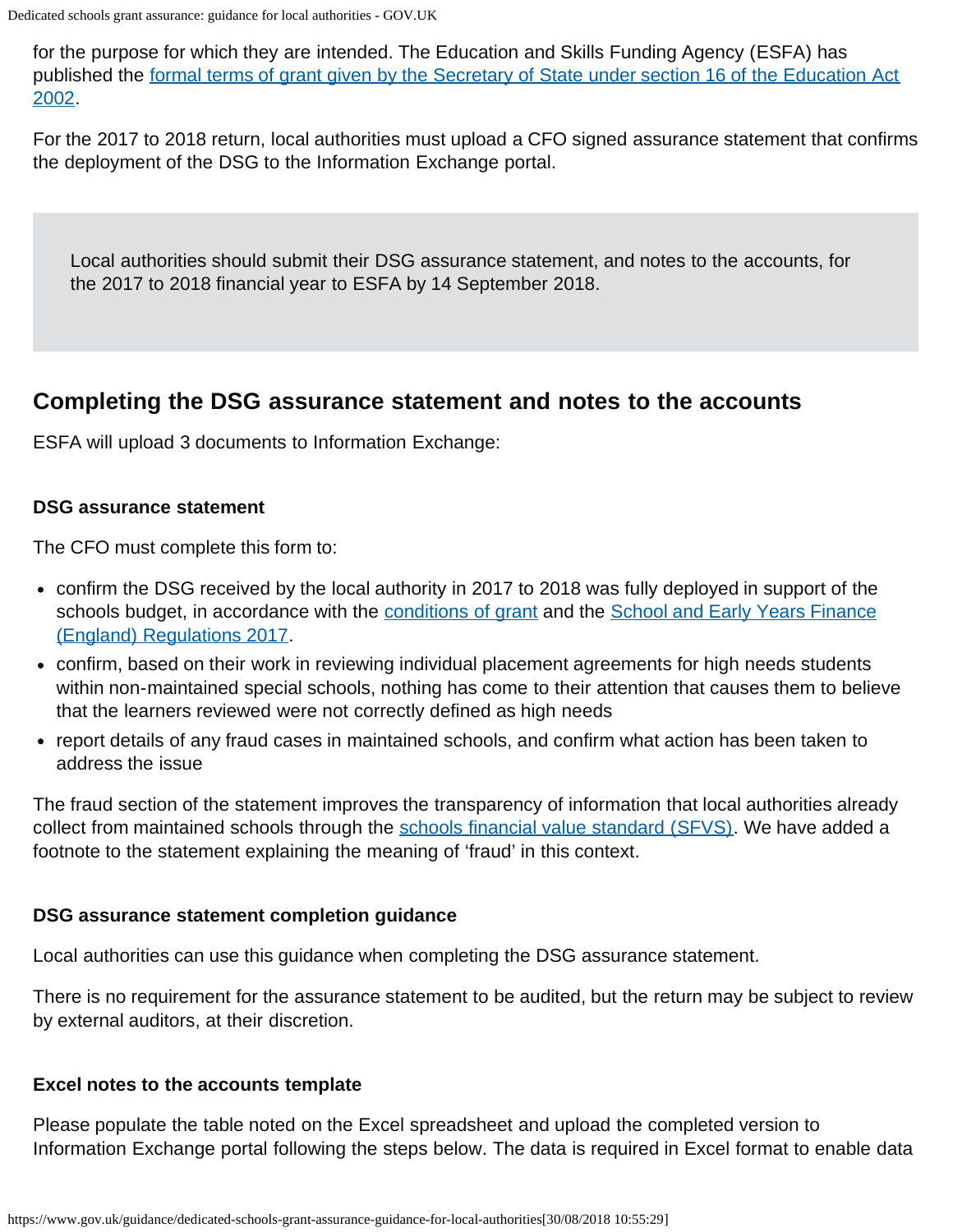<span id="page-2-3"></span>manipulation.

# <span id="page-2-1"></span>**Submitting the DSG assurance statement and notes to the accounts**

- 1. Login to [Secure Access](https://sa.education.gov.uk/idp/Authn/UserPassword)
- 2. Access the Information Exchange portal, and select the 'Document Exchange' tab
- 3. Navigate to the 'Local Authority finance and payments AY 2017 2018' folder.
- 4. Download the DSG assurance statement and Excel notes to the accounts template
- 5. Print a copy of the DSG statement for the CFO to sign
- 6. Sign the DSG assurance statement, and scan in as a PDF (the CFO must provide an original signature, we cannot accept electronic signatures)
- 7. Populate the table in the notes to the accounts spreadsheet
- 8. Navigate to the 'Local Authority finance and payments AY 2017 2018' folder
- 9. Select 'actions', followed by 'upload content'
- 10. Browse for the signed PDF of the DSG assurance statement, and select 'DSG CFO Statement of assurance' as the document purpose, when prompted
- 11. Repeat the process, and browse for the Excel notes to the accounts, selecting 'Notes to the accounts' as the document purpose

We've published [support and guidance for using the Information Exchange portal.](https://www.gov.uk/government/publications/efa-information-exchange)

# <span id="page-2-2"></span>**Additional information**

We use the information you provide in this return to populate a national spreadsheet. Please do not change the format of the DSG assurance statement or notes to the accounts spreadsheet, as this will affect our validation processes.

For the 2018 to 2019 outturn statements, any local authority that holds a deficit of the DSG greater than 1% will be required to submit a recovery plan to ESFA. This will be mandatory under the conditions of grant. The Department for Education (DfE) will consult with local authorities about the details of this requirement in the autumn of 2018. Further information is available in the [pre-16 schools funding guidance for 2019 to](https://www.gov.uk/government/publications/pre-16-schools-funding-guidance-for-2019-to-2020) [2020](https://www.gov.uk/government/publications/pre-16-schools-funding-guidance-for-2019-to-2020).

If you have any questions about this return, or the new process, please [email us.](mailto:financial.management@education.gov.uk)

<span id="page-2-0"></span>Published 8 September 2017 Last updated 14 August 2018  $\pm$  [show all updates](#page-0-0)

**[Contents](#page-2-3)** 

#### **Topics**

[Local authority schools financial reporting and assurance](https://www.gov.uk/education/local-authority-schools-financial-reporting-and-assurance)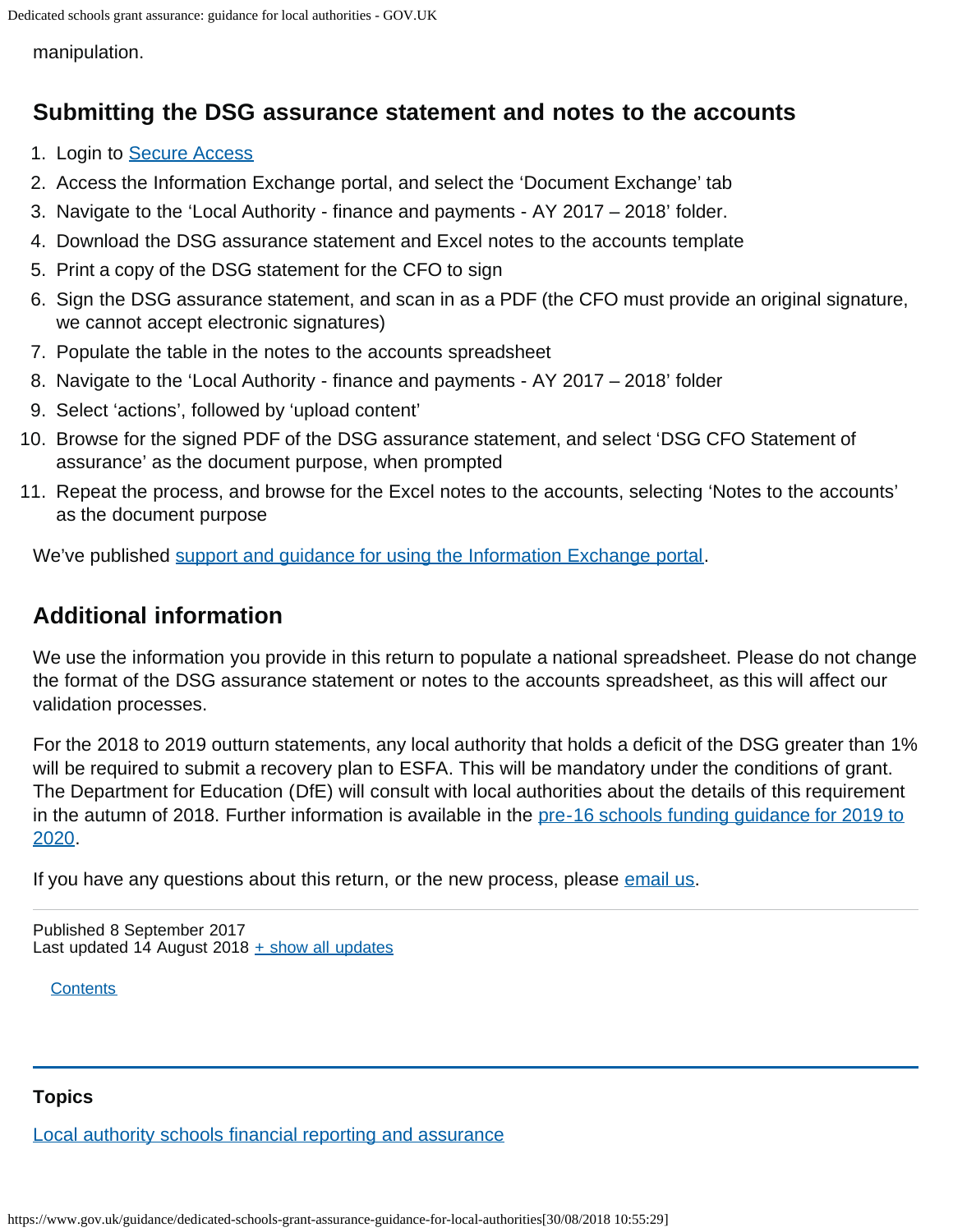### **Guidance and regulation**

#### **[Compare your school's budget: financial benchmarking](https://www.gov.uk/guidance/schools-financial-efficiency-financial-benchmarking)**

Detailed guide

#### **[Section 251: 2017 to 2018](https://www.gov.uk/guidance/section-251-2017-to-2018)**

Detailed guide

#### **[Schools financial value standard \(SFVS\) and assurance](https://www.gov.uk/guidance/schools-financial-value-standard-and-assurance-sfvs)**

Detailed guide

### **News and communications**



News story - 15 November 2010

### **[Government announces end of complex school financial reporting tool](https://www.gov.uk/government/news/government-announces-end-of-complex-school-financial-reporting-tool)**

# **Is this page useful?** [Yes No](https://www.gov.uk/contact/govuk)

[Is there anything wrong with this page?](https://www.gov.uk/contact/govuk)

# **Services and information**

**[Benefits](https://www.gov.uk/browse/benefits)** 

[Births, deaths, marriages and care](https://www.gov.uk/browse/births-deaths-marriages)

[Business and self-employed](https://www.gov.uk/browse/business)

[Childcare and parenting](https://www.gov.uk/browse/childcare-parenting)